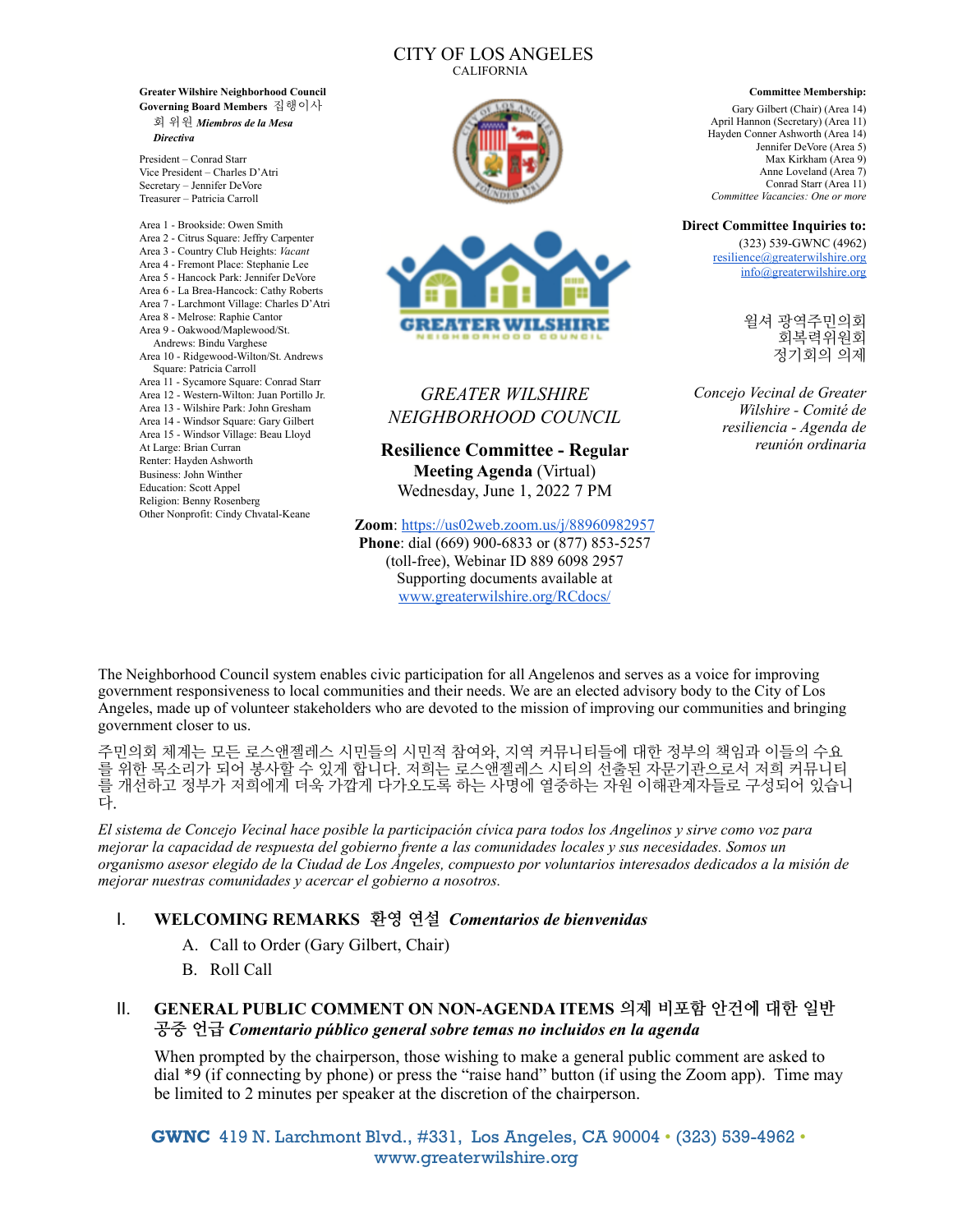#### III. **PRESENTATIONS 발표** *Presentaciones*

### IV. **ADMINISTRATIVE ITEMS 집행부 안건** *Temas administrativos* (Discussion and Possible Action)

- A. **Review and Adoption** of the March, April and May 2022 Regular Meeting Minutes
- B. Member Training Requirements
- C. Committee Membership
- V. **OLD BUSINESS 기존 사업** *Asuntos antiguos* (Discussion and Possible Action)
	- A. Draft Outline for a GWNC Resilience Plan
		- 1. Outreach Plan update from Gary Gilbert on RYLAN
- VI. **NEW BUSINESS 신규 사업** *Asuntos Nuevos* (Discussion and Possible Action)
	- A. Checklist for household preparedness to be distributed to Greater Wilshire households.
	- B. Committee plans for the year
		- Preparedness checklist goal
			- Emergency Preparedness Social Media Campaign
			- RYLAN program goal
- VII. **COMMITTEE MEMBER REPORTS 위원회 위원 보고** *Informes del miembro del comité* A. Reports from committee members on Resilience committee related information (Discussion)
- VIII. **COMMITTEE MEMBER COMMENTS/ANNOUNCEMENTS 위원회 위원 언급/발표** *Comentarios/anuncios de un miembro del comité*

### IX. **REQUESTS FOR POSSIBLE FUTURE AGENDA ITEMS 추후 가능 의제에 대한 요청**  *Solicitudes de posibles temas de la agenda futura*

- A. Committee Projects and Next Steps
- B. Next Meeting: Wednesday, July 6 at 7 PM
- X. **ADJOURNMENT 조정** *Postergación*

**VIRTUAL MEETING TELECONFERENCING NUMBER FOR PUBLIC PARTICIPATION** – In conformity with the September 16, 2021 enactment of California Assembly Bill 361 and due to concerns over COVID-19, this Greater Wilshire Neighborhood Council meeting will be conducted entirely with a call-in option or internet-based service option. Every person wishing to address the Board/Committee should dial (669) 900-6833 or (877) 853-5257 and enter 889 6098 2957, then press # to join the meeting. Public comment cannot be required to be submitted in advance of the meeting, only real-time public comment is required. If there are any broadcasting interruptions that prevent the public from observing or hearing the meeting, the meeting must be recessed or adjourned. If members of the public are unable to provide public comment or be heard due to issues within the Greater Wilshire Neighborhood Council's control, the meeting must be recessed or adjourned.

공공 참여를 위한 가상회의 전화번호 – 2021 년 9 월 16 일 캘리포니아 총회 법안 제정 361 에 부합합니다 승인과 COVID-19 문제로 인하여 이번 윌셔 광역주민의회(GWNC) 회의 전체는 전화회의/온라인으로 개최합니다. 이사회/위원회에 참여하고자 하는 사람은 각자 (669) 900-6833 또는 (877) 853-5257 (무료전화)에 전화하여 889 6098 2957를 입력하고 #을 누르면 회의 참석이 됩니다.` 공개 논평은 회의 전에 제출할 필요가 없으며 실시간 공개 논평만 필요합니다. 공중이 회의를 참관하거나 청취 할 수 없는 방송 중단이 있는 경우 회의를 휴회 또는 폐회해야 합니다. 대중 구성원이 이웃 의회가 통제할 수 있는 문제로 인해 대중의 의견을 제시하거나 의견을 들을 수 없는 경우 회의를 휴회하거나 연기해야 합니다.

*NÚMERO DE LA REUNIÓN VIRTUAL POR TELECONFERENCIA PARA PARTICIPACIÓN DEL PÚBLICO* – *De conformidad con la promulgación del 16 de septiembre de 2021 del Proyecto de Ley 361 de la Asamblea de California y debido a la preocupación por la COVID-19, la reunión de este Concejo Vecinal de Greater Wilshire (Greater Wilshire Neighborhood Council, GWNC por sus siglas en inglés) se realizará totalmente por teléfono/en línea. Cada persona que desee dirigirse a la Mesa/Comité debe marcar el (669) 900-6833 o (877) 853-5257 (línea gratuita) e ingresar* 889 6098 2957*, después presionar # para unirse a la reunión. No se puede solicitar que los comentarios públicos se envíen antes de la reunión, solo se requieren comentarios públicos en tiempo real. Si hay alguna interrupción en la transmisión que impida que el público observe o escuche la reunión, la reunión debe interrumpirse o levantarse. Si los miembros del público no pueden brindar comentarios públicos o ser escuchados debido a* 

GWNC Resilience Committee Regular Meeting 06-01-2022 - p. 2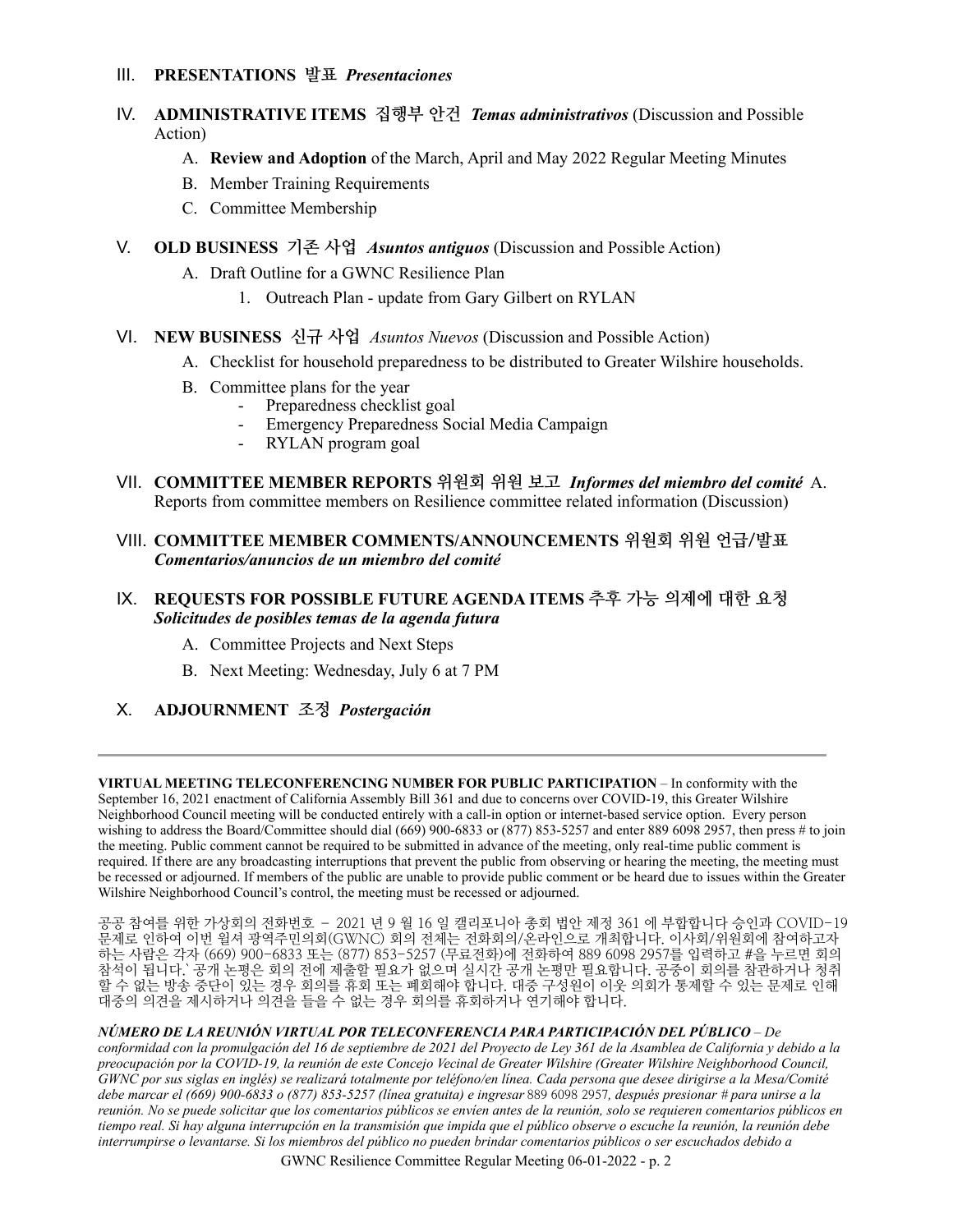**TRANSLATION SERVICE** – If you need translation service, please contact the GWNC Secretary at (323) 539-4962 or [info@greaterwilshire.org](mailto:info@greaterwilshire.org) at least 72 hours before the event.

번역 서비스 - 번역 서비스를 요청하려면 행사 개최 72시간 이전까지 주민의회에 알려주시기 바랍니다. 이사회 사 무국 연락어 (323) 539-4962 또는 [info@greaterwilshire.org](mailto:info@greaterwilshire.org) 에 접촉하시기 바랍니다.

**SERVICIOS DE TRADUCCIÓN** – S[i requiere servicios de traducción, favor de avisar al concejo vecinal 72 horas](http://www.greaterwilshire.org/)  [antes del evento. Por favor contacte al secretario de la mesa, al \(323\) 539-4962 o](http://www.greaterwilshire.org/) [info@greaterwilshire.org](mailto:info@greaterwilshire.org)[.](http://www.greaterwilshire.org/)

**PUBLIC INPUT AT NEIGHBORHOOD COUNCIL MEETINGS – The public is requested to dial \*9 (if connecting** by phone) or press the "raise hand" button (if using the Zoom app), when prompted by the chairperson, to address the Board on any agenda item before the Board takes an action on an item. Comments from the public on agenda items will be heard only when the respective item is being considered. Comments from the public on other matters not appearing on the agenda that are within the Board's jurisdiction will be heard during the General Public Comment period. Please note that under the Brown Act, the Board is prevented from acting on a matter that you bring to its attention during the General Public Comment period; however, the issue raised by a member of the public may become the subject of a future Board meeting. Public comment is limited to two minutes per speaker, unless adjusted by the chairperson.

주민의회 회의의 공공 입력 – 이사회/위원회가 어떤 안건이라도 조치를 취하기 전에, 해당 이사회/위원회에서 이 를 다루고자 한다면, 공공 참여자들은 회장의 제안에 의해서 \*9를 누르거나(전화 참여 경우) "손들기" 버튼(줌 앱 사 용 경우)을 이용하시기 바랍니다. 의제에 대한 공중의 언급은 개별 안건이 심의될 경우에만 청취합니다. 이사회/위 원회 행정 구역에 해당하지만 의제에 등재되지 않은 사안에 대한 공중 의견 진술은 일반 공중 언급 순서에서 청취할 것입니다. 브라운 법에 의거, 일반 공중 언급 기간 동안 제기되는 사안에 대해서는 이사회/위원회가 조치를 취할 수 없도록 되어 있다는 점을 참고하시기 바랍니다; 그러나 공공 위원이 제기한 사안은 이후 회의에서 주제가 될 수 있 습니다. 의장에 의해서 혹은 이사회/의원회의 투표로 조정되지 않는 한, 공중 언급은 발언자 당 2분 이내의 시간 만 허용됩니다.

*OPINIONES DEL PÚBLICO EN LAS REUNIONES DEL CONCEJO VECINAL – Se pide al público que marque \*9 (si se conecta por teléfono) o presione el botón de levantar la mano "raise hand" (si usa la aplicación Zoom), cuando lo indique el presidente para dirigirse a la Mesa/Comité sobre cualquier tema en la agenda antes de que la Mesa/Comité decida cualquier acción sobre ese tema. Se escucharán los comentarios del público sobre los temas de la agenda únicamente cuando se esté considerando el tema respectivo. Los comentarios del público sobre otras cuestiones que no aparezcan en la agenda que estén dentro de la jurisdicción de la Mesa/Comité se escucharán durante el periodo de Comentario público general. Por favor tenga en cuenta que en virtud de la Ley Brown, la Mesa/Comité no puede actuar en una cuestión que se lleve a su atención durante el periodo de Comentario público general; sin embargo, la cuestión presentada por un miembro del público podría transformarse en el asunto de una futura reunión. El comentario público se limita a dos minutos por orador, a menos que el presidente o una votación de la Mesa/Comité decidan otra cosa.*

#### **PUBLIC POSTING OF AGENDAS** 의제의 공공 게시 *DIVULGACIÓN PÚBLICA DE AGENDAS*  GWNC agendas are posted for public review in the following locations:

GWNC 의제는 공적으로 검토할 수 있도록 다음 장소에 게시합니다:

*Las agendas de GWNC se colocan para revisión pública en los siguientes lugares:*

- **Display case at the Wilshire Ebell Theater** 윌셔 에벨 극장 게시판에 게시 4401 W. 8번 스트리트, 로스앤 젤레스, CA 90005 *En una vitrina expositora en Wilshire Ebell Theater*, 4401 W. 8th Street, Los Angeles, CA 90005
- **Our website** 저희 웹사이트 *Nuestro sitio web* [\(https://www.greaterwilshire.org](https://www.greaterwilshire.org))
- **Via e-mail** subscribe at [www.greaterwilshire.org](http://www.greaterwilshire.org) 이메일 발송 구독: [www.greaterwilshire.org](http://www.greaterwilshire.org) *Por correo electrónico - puede suscribirse en [www.greaterwilshire.org](http://www.greaterwilshire.org)*
- **By subscribing to L.A. City's Early Notification System at** <https://www.lacity.org/subscriptions> L.A. 시티 먼저 알림 시스템에서 구독: <https://www.lacity.org/subscriptions> *Suscribiéndose al sistema de notificación temprana de la Ciudad de L.A. en [https://www.lacity.org/](https://www.lacity.org/subscriptions) [subscriptions](https://www.lacity.org/subscriptions)*

**THE AMERICANS WITH DISABILITIES ACT** – As a covered entity under Title II of the Americans with Disabilities Act, the City of Los Angeles does not discriminate on the basis of disability and upon request, will provide reasonable accommodation to ensure equal access to its programs, services, and activities. Sign language interpreters assisted listening devices, or other auxiliary aids and/or services may be provided upon request. To ensure availability of